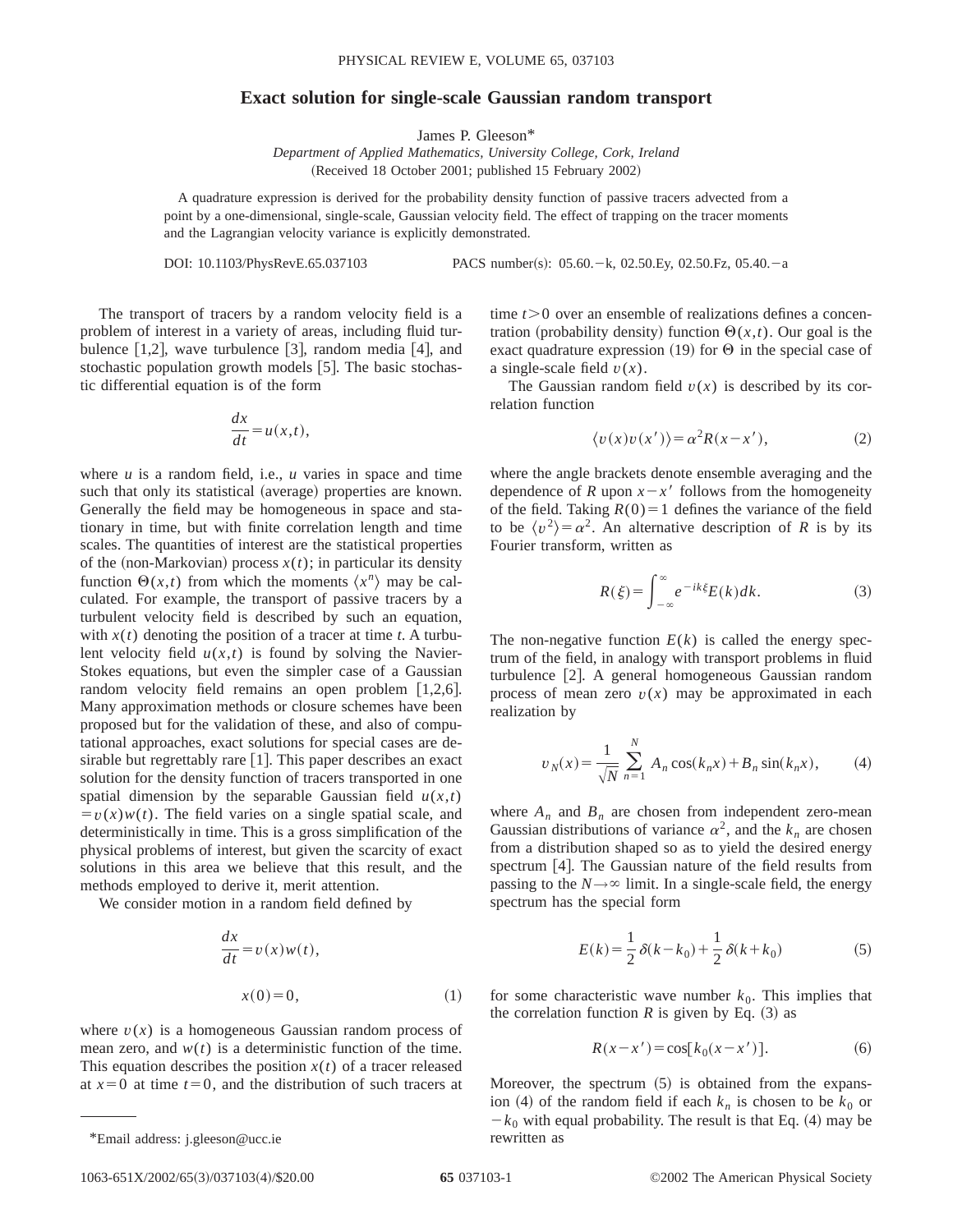$$
v_N(x) = \cos(k_0 x) \left[ \frac{1}{\sqrt{N}} \sum_{n=1}^N A_n \right] + \sin(k_0 x) \left[ \frac{1}{\sqrt{N}} \sum_{n=1}^N B_n \right].
$$
\n(7)

But the sum of *N* independent, identically distributed Gaussian variables is  $\sqrt{N}$  times a similar Gaussian variable, i.e., we may write Eq.  $(7)$  as

$$
v(x) = A \cos(k_0 x) + B \sin(k_0 x),
$$
 (8)

with *A* and *B* chosen from independent, zero-mean Gaussian distributions of variance  $\alpha^2$ . Thus we have shown that for the special spectrum  $(5)$ , a Gaussian random field can always be simplified to Eq.  $(8)$ .

Next, we solve the equation

$$
\frac{dx}{dt} = [A\cos(k_0x) + B\sin(k_0x)]w(t)
$$
 (9)

with initial condition  $x(0)=0$  in each realization, and then consider the distribution  $\Theta(x,t)$ , which results from averaging over the random  $A$  and  $B$ . Integrating Eq.  $(9)$  to the form

$$
\int_0^x \frac{d\xi}{A\cos(k_0\xi) + B\sin(k_0\xi)} = \int_0^t w(\tau)d\tau,
$$
 (10)

yields the implicit solution

$$
\tanh\left[\frac{1}{2}k_0rT\right]\cos\theta = \sin\left[\frac{1}{2}k_0x\right],\tag{11}
$$

where we have introduced polar coordinates for the (*A*,*B*) plane,

$$
A = r \cos \phi,
$$
  
\n
$$
B = r \sin \phi,
$$
 (12)

with  $\theta = \phi - k_0 x/2$  for convenience. The integrated time variable is

$$
T = \int_0^t w(\tau) d\tau.
$$

For given values of *x*, *t*, and  $k_0$ , Eq. (11) defines a curve in the  $(A,B)$  plane. Each point on the curve corresponds to a pair of random numbers  $(A,B)$  whose use in Eq.  $(9)$  allows the point  $x$  to be reached at time  $t$ , see Fig. 1. The total probability density  $\Theta(x,t)$  is then found by calculating the total probability of the  $(r, \theta)$  values along the curve. Note that Eq. (11) may be solved for the angle  $\theta$ ,

$$
\theta(r; x, t) = \cos^{-1} \left[ \frac{\sin(\frac{1}{2}k_0 x)}{\tanh(\frac{1}{2}k_0 r)} \right].
$$
 (13)

Also, the minimum value of *r* along the curve corresponds to  $\theta$ =0 ( $\phi$ = $k_0x/2$ ), with corresponding minimum radius



FIG. 1. An example of curve  $(11)$  in the  $(A,B)$  plane. Values of the random numbers  $(A,B)$  that lie on this curve allow the point  $x=1$  to be reached when  $T=1$ . Here the parameter  $k_0$  has been taken to be 1.

$$
r_{\min} = \left| \frac{2}{k_0 T} \tanh^{-1} \left[ \sin \left( \frac{1}{2} k_0 x \right) \right] \right|.
$$
 (14)

In order to calculate the probability density  $\Theta(x,t)$  we first consider the cumulative probability that  $x(t)$  has a value greater than *x*,

$$
C(x,t) = \frac{1}{2\pi\alpha^2} \int \int_{\text{right of curve}} e^{-(r^2/2\alpha^2)} r \, d\theta \, dr, \quad (15)
$$

with the integration region being to the right of the curve defined by Eq.  $(11)$ , see Fig. 1. It follows that the probability that  $x(t)$  lies between x and  $x + dx$  is

$$
\Theta(x,t)dx = C(x,t) - C(x+dx,t),\tag{16}
$$

and so the probability density function is given by

$$
\Theta(x,t) = -\frac{d}{dx}C(x,t). \tag{17}
$$

The area integral giving  $C(x,t)$  may be written as

$$
C(x,t) = \int_{r_{\rm min}}^{\infty} dr \int_{-\theta(r;x,t)}^{\theta(r;x,t)} d\theta \frac{r}{2\pi\alpha^2} e^{-r^2/2\alpha^2},\qquad(18)
$$

with  $\theta(r; x, t)$  given by Eq. (13) and  $r_{\min}$  by Eq. (14). The angle integral is evaluated immediately to yield  $2\theta(r;x,t)$ and following differentiation with respect to *x* we obtain our result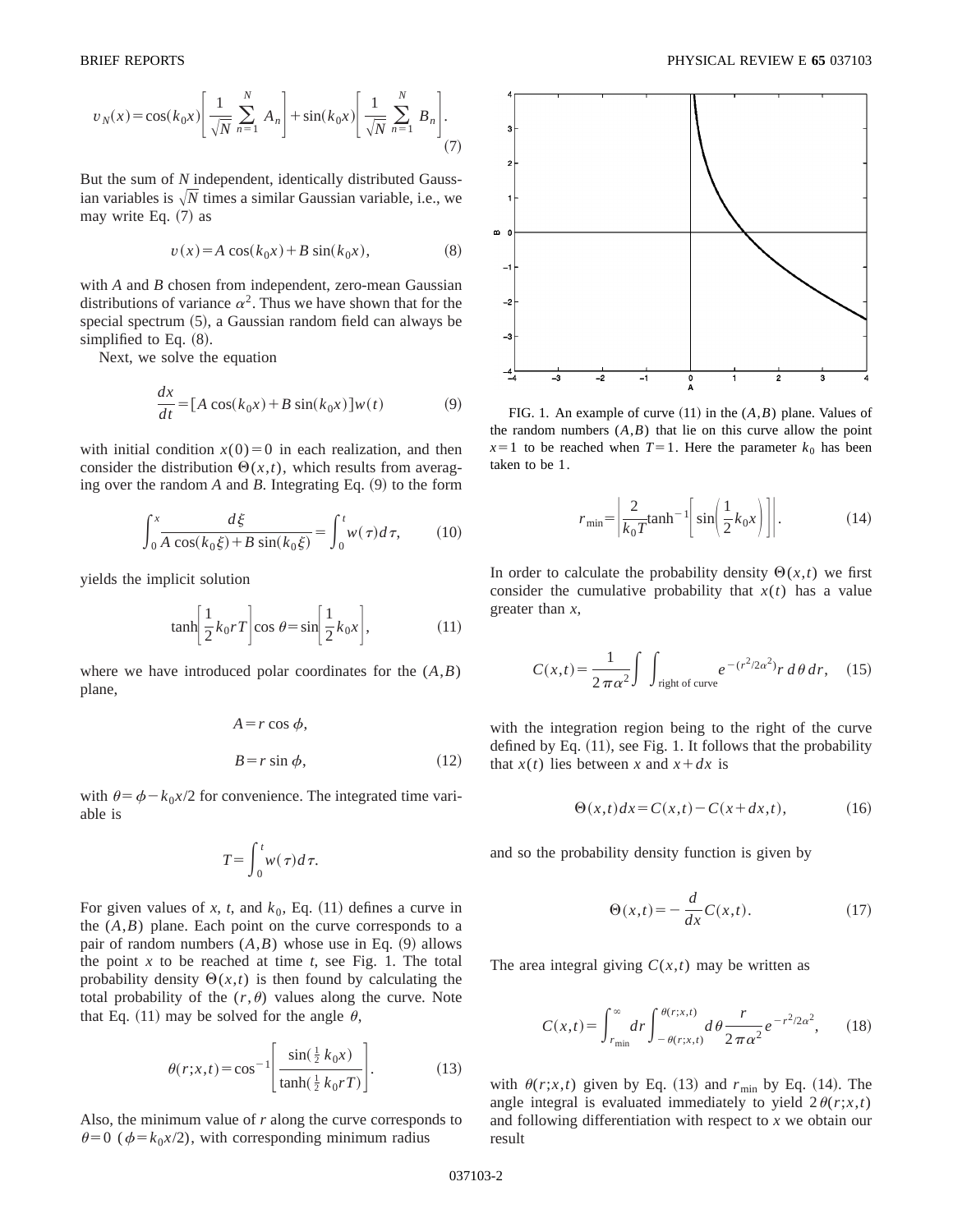

FIG. 2. Probability density function  $\Theta$  at times *t* = 0.5 (dotted),  $t=1$  (dashed), and  $t=10$  (solid). Parameters are  $k_0=1$ ,  $\alpha=1$ , and  $w(t)\equiv 1$ .

$$
\Theta(x,t) = \frac{k_0}{2\pi\alpha^2} \cos\left(\frac{1}{2}k_0x\right)
$$

$$
\times \int_{r_{\text{min}}}^{\infty} \frac{re^{-r^2/2\alpha^2}}{\sqrt{\tanh^2(\frac{1}{2}k_0rT) - \sin^2(\frac{1}{2}k_0x)}} dr.
$$
\n(19)

The probability density function may now be evaluated using numerical quadrature, and we plot in Fig. 2 its shape at various times for the case  $w(t) \equiv 1$ . The parameters  $k_0$  and  $\alpha$  are chosen to be 1, and note the general case may always be reduced to this by transforming to nondimensional variables,



$$
\widetilde{x} = k_0 x,
$$

$$
\widetilde{t} = \alpha k_0 t.
$$

The formula (19) also permits the analysis of several limiting cases, some of which we now examine briefly.

The limit  $k_0 \rightarrow 0$  of Eq. (19) is readily shown to yield

$$
\Theta(x,t)|_{k_0=0} = \frac{1}{\pi \alpha^2} \int_{x/T}^{\infty} \frac{re^{-r^2/2\alpha^2}}{\sqrt{r^2 T^2 - x^2}} dr,\tag{20}
$$

and by changing the variable of integration to  $y = r^2$  $-x^2/T^2$ , this evaluates to

$$
\Theta(x,t)|_{k_0=0} = \frac{1}{\sqrt{2\pi}\alpha T} e^{-x^2/2\alpha^2 T^2}.
$$
 (21)

This is the expected Gaussian distribution of tracers transported by the simple time-dependent velocity field  $v(x)$  $= A w(t)$  resulting from the  $k_0 \rightarrow 0$  limit in Eq. (9).

The limit of Eq.  $(19)$  for large values of *T* is straightforward, and yields the piecewise-constant distribution

$$
\Theta(x)|_{T \to \infty} = \begin{cases} \frac{k_0}{2\pi}, & |x| < \frac{\pi}{k_0}, \\ 0, & \text{otherwise.} \end{cases}
$$
 (22)

Note that this limit corresponds to large times  $t \rightarrow \infty$  if  $w(t)$ is a constant or an increasing function of the time. Of particular interest is the case  $w(t) \equiv 1$  corresponding to a timeindependent ("frozen") velocity field, and we use this example in the figures. The zero probability of particle transport beyond  $x = \pm \pi/k_0$  can be understood by noting that the velocity  $(8)$  must have a zero within this interval, and particles are trapped at zeros of  $v(x)$  for all time.

The moments of the distribution are denoted by  $\langle x^n \rangle$ , for example, the tracer variance is given by

$$
\langle x^2(t) \rangle = \int_{-\infty}^{\infty} x^2 \Theta(x, t) dx.
$$
 (23)

The moments can be calculated from Eq.  $(19)$  by numerical integration (see Fig. 3), but their values for long times can be



FIG. 3. Tracer variance and kurtosis as functions of the time *t*. Parameters are  $k_0 = 1$ ,  $\alpha = 1$ , and  $w(t) = 1$ .